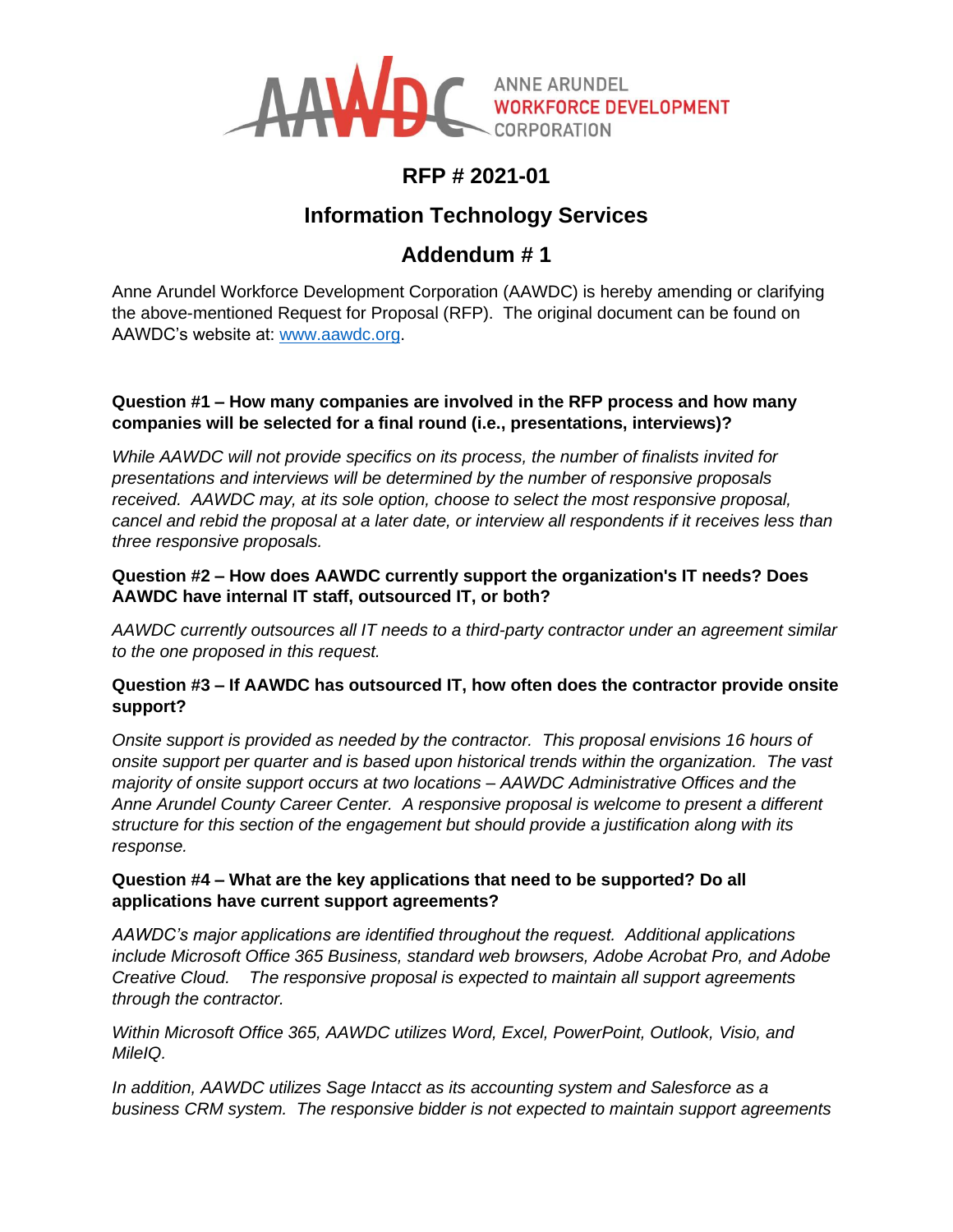*on these systems as AAWDC maintains those in-house through separate agreements. However, responsive proposals should be aware that interaction with other IT support agents may be required.*

#### **Question #5 – Does AAWDC have a current support contract for major technology equipment (Cisco switches and Meraki, computers, servers)?**

*Equipment is currently maintained by the IT contractor*

#### **Question #6 – What internet provider/connectivity does AAWDC use?**

*AAWDC uses Verizon FiOS, Comcast, and Broadstripe, depending on location. Select locations are also equipped with a T1 backup. For purposes of this engagement, the responsive proposal is not asked to procure these services. AAWDC procures its Internet provider through a separate contract.*

#### **Question #7 – What is AAWDC's current IT support budget?**

*AAWDC's budget to IT can vary greatly and is highly dependent upon staff size, yearly projects, and equipment needs. The costs for the previous fiscal year were approximately \$100,000. Responsive proposers should be aware that this cost does include internet at the Business Solutions Center at BWI.*

#### **Question #8 – Is AAWDC looking for a price for each piece of equipment requiring legal disposal or do they want that included in our monthly support costs?**

*In evaluating responsive proposals, AAWDC is seeking best value. As such, the organization is open to both proposals. Equipment disposal is highly variable and is dependent upon grant funding (i.e., new grants may result in a large number of purchases that will be decommissioned and disposed of at the same time.). AAWDC cannot state with certainty when or how many pieces of equipment may require disposal over the life of the contract.*

#### **Question #9 – How many full-time and part-time staff persons does AAWDC have? What is the number of staff at each location?**

*For purposes of this engagement, AAWDC does not differentiate between full-time and parttime staff. All staff, regardless of status, are provided with a workstation or laptop. AAWDC has the following headcount:*

- *AAWDC Administrative Offices – 10*
- *Anne Arundel County Career Center – 25*
- *Business Solutions Center – 2*
- *Community Career Connections – Freetown Village – 1*
- *Community Career Connections – Meade Village – 3*
- *Community Career Connections at the Stanton Center – 1*
- *JobsWork! Arundel – Annapolis – 5*
- *JobsWork! Arundel – Glen Burnie – 6*
- *In the community not at an AAWDC office - 2*

*Please note all staff at JobsWork! Arundel locations are serviced by the Anne Arundel County Department of Social Service IT support staff. AAWDC does not provide workstations to staff at*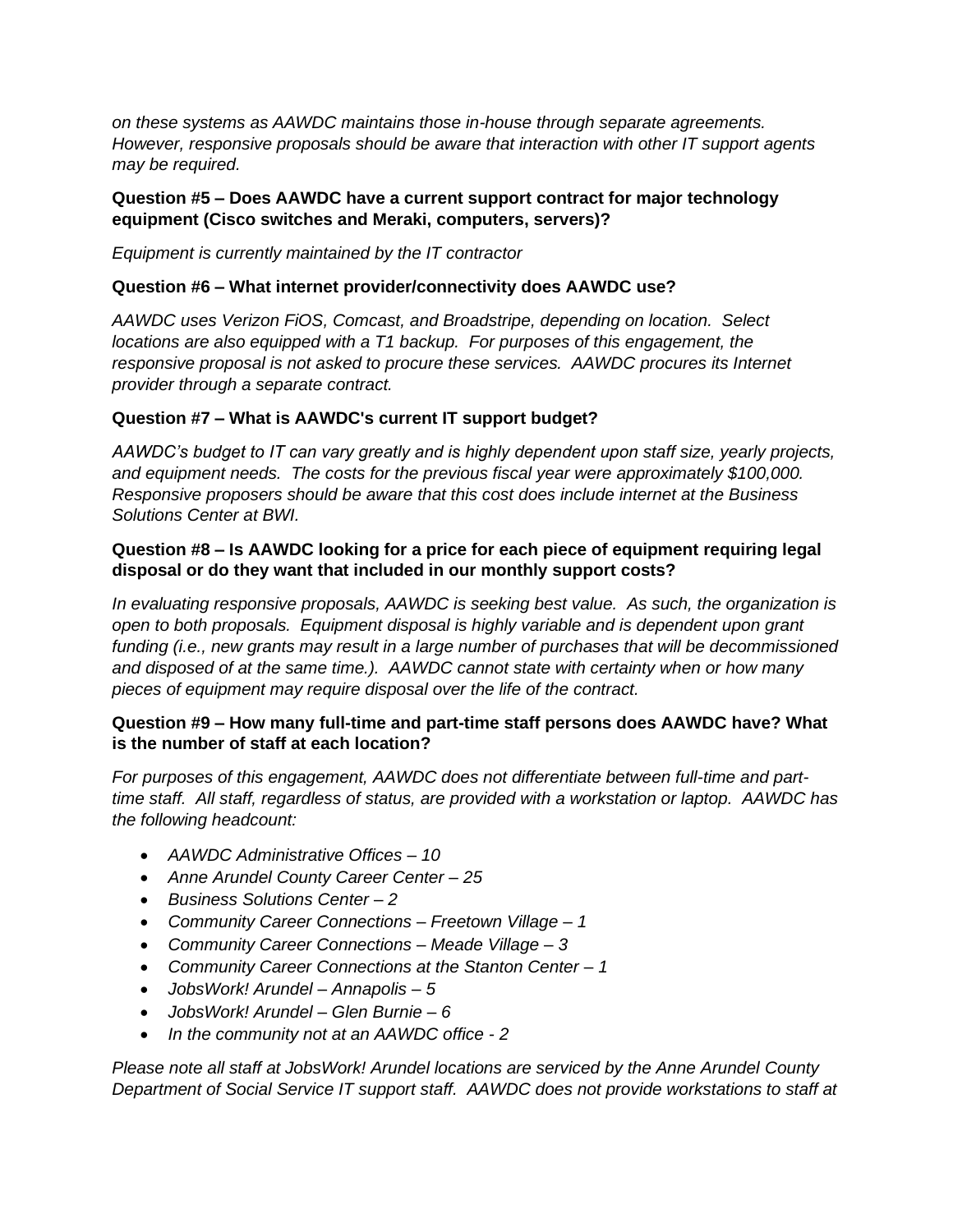*JobsWork! Arundel sites with the exception of one Manager. Responsive proposals should contemplate infrequent interactions with this agency*

### **Question #10 – What is the PC/Desktop/Laptop breakdown per location? (Please specify by staff use vs. public use)**

| Location                            | Staff                                  | <b>Public</b> |
|-------------------------------------|----------------------------------------|---------------|
| <b>AAWDC Administrative Offices</b> | 15 (10 staff have laptops, 5 also      | U             |
|                                     | have desktops in addition to a laptop) |               |
| Anne Arundel County Career Center   | 25                                     | 43            |
| <b>Business Solutions Center</b>    |                                        |               |
| Community - Freetown                |                                        | 6             |
| Community - Meade Village           | ◠                                      | 6             |
| Community - Stanton                 |                                        |               |
| JobsWork! Arundel - Glen Burnie     |                                        |               |
| JobsWork! Arundel - Annapolis       |                                        |               |

*Please note that AAWDC requires help desk support for public machines as well as staff machines. However, support for public machines will be initiated by the Center Operations Manager as the contract administrator for this engagement.*

### **Question #11 – Where are the public computer labs located, and are they a part of the primary office network, or on their own network?**

*AAWDC currently has two public computer labs and a mobile laptop lab at its Anne Arundel County Career Center location along with smaller public labs at Meade Village, Freetown, and BWI Airport. In addition, the Career Center provides public wifi access points. Public labs operate on a public network that is also used by partner organizations in the building but is separate from the one used by AAWDC staff.*

#### **Question #12 – Is each location connected to one another via VPN?**

*Yes, with the exception of the aforementioned JobsWork! Arundel locations, which are hosted on DSS servers. In addition, all AAWDC laptops should allow VPN access when employees work off-site.*

#### **Question #13 – How many servers does AAWDC have, and what are their functions? Does AAWDC have any premise-based servers or servers in a private hosted cloud?**

*AAWDC operates two premise-based servers – one each at the AAWDC Administrative Offices and at the Anne Arundel County Career Center. The servers provide common file storage for shared AAWDC documents. In addition, each staff member receives personal storage space on the server for business documents.*

#### **Question #14 – Approximately how much data is on the servers and how much of that data is backed up?**

*All server data is backed up. The servers contain less than 2 TBs of data currently.*

**Question #15 – What type of backup solution/strategy does AAWDC have in place? How often are backups performed and how do these backups get off-site?**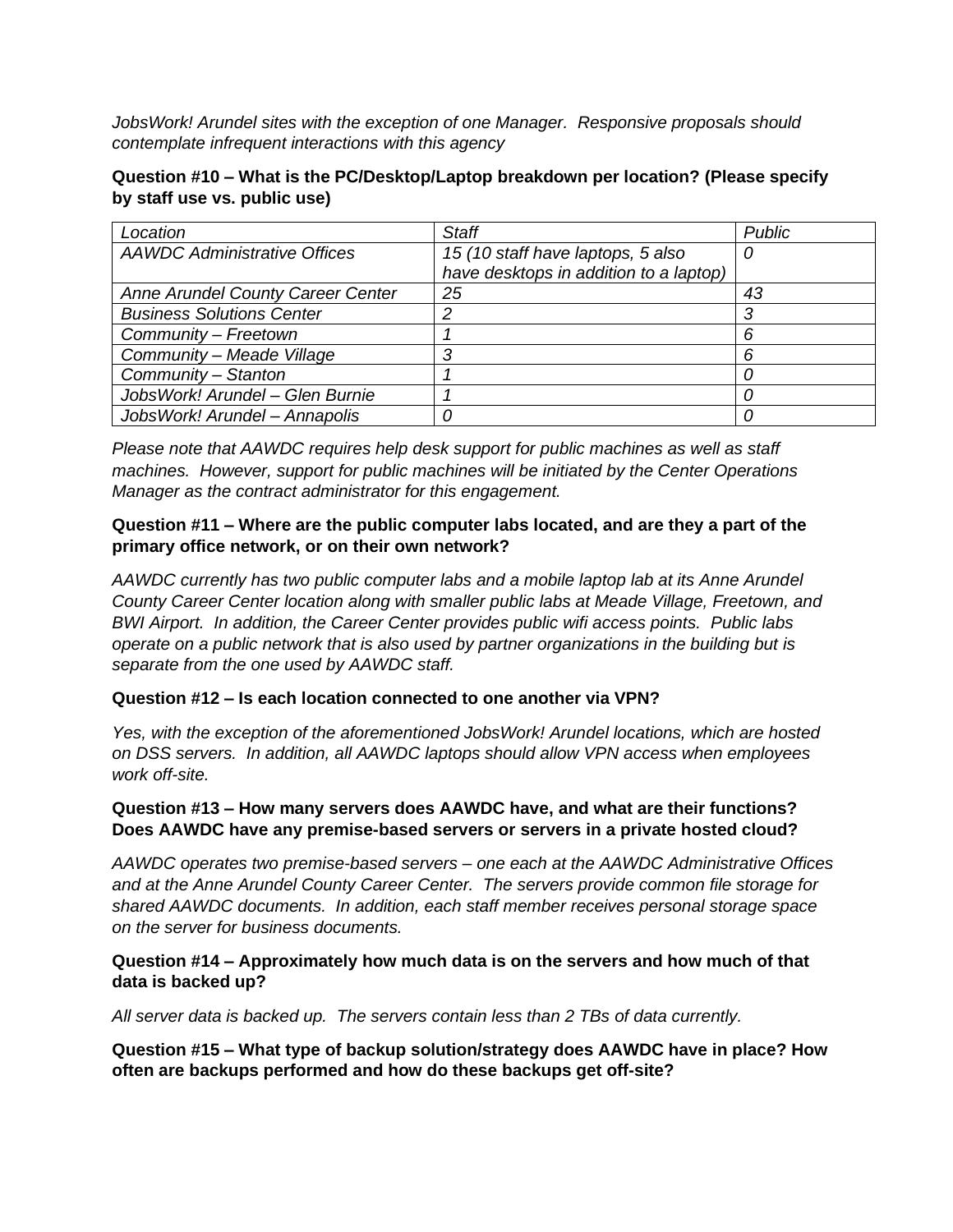*AAWDC servers are backed up using Datto Alto 3 on a regular basis. This is managed by the IT contractor.*

## **Question #16 – Do the servers have any additional virtual machines running on them, and if so, how many?**

*Each server has one virtual machine running on it.*

### **Question #17 – How do staff users connect to the server resources?**

*AAWDC staff currently use VPN to connect to server resources. There is no 2-step verification process in place at this time.*

### **Question #18 – Can AAWDC provide documentation and/or a diagram of the system architecture?**

*AAWDC is not able to provide one at this time.*

#### **Question #19 – How many ISP, network switches, firewall, routers, and wireless access points (WAPs) are there at each location?**

- *AAWDC Administrative Office – 1 ISP, 1 network switch, 1 router, 1 WAP*
- *Anne Arundel County Career Center – 1 ISP, 5 network switches, 6 WAPs*
- *Community Locations (Stanton, Freetown, Meade Village) – 1 ISP, 1 router each*
- *JobsWork! Arundel Glen Burnie & Annapolis – no AAWDC network equipment*

*All locations except JobsWork! Arundel and Meade Village have one Cisco Meraki device.*

#### **Question #20 – Are AAWDC's firewalls owned by the organization or a support vendor?**

*AAWDC owns all firewalls currently.*

#### **Question #21 – Is there any Cybersecurity compliance that AAWDC must adhere to?**

*As a federal workforce development grantee, AAWDC is required to adhere to all applicable federal data security standards, including the Privacy Act, the Family Educational Rights and Privacy Act (FERPA) and the Health Insurance Portability and Accountability Act (HIPAA). As a*  partner in the state and local workforce development system, AAWDC is party to a number of *data sharing and confidentiality agreements.*

*Other laws and regulations that have cybersecurity compliance aspects include:*

• *Public Law 116-94, Division A, Title V, Section 520 – Requirement for Blocking Pornographic Material*

#### **Question #22 – Has a cybersecurity risk assessment been performed? If so, what is date of last assessment?**

*AAWDC has had cybersecurity risk assessment completed in the past. It has been over a year since the last assessment.*

#### **Question #23 – What is AAWDC's current anti-spam solution?**

*AAWDC currently utilizes Microsoft's anti-spam solutions.*